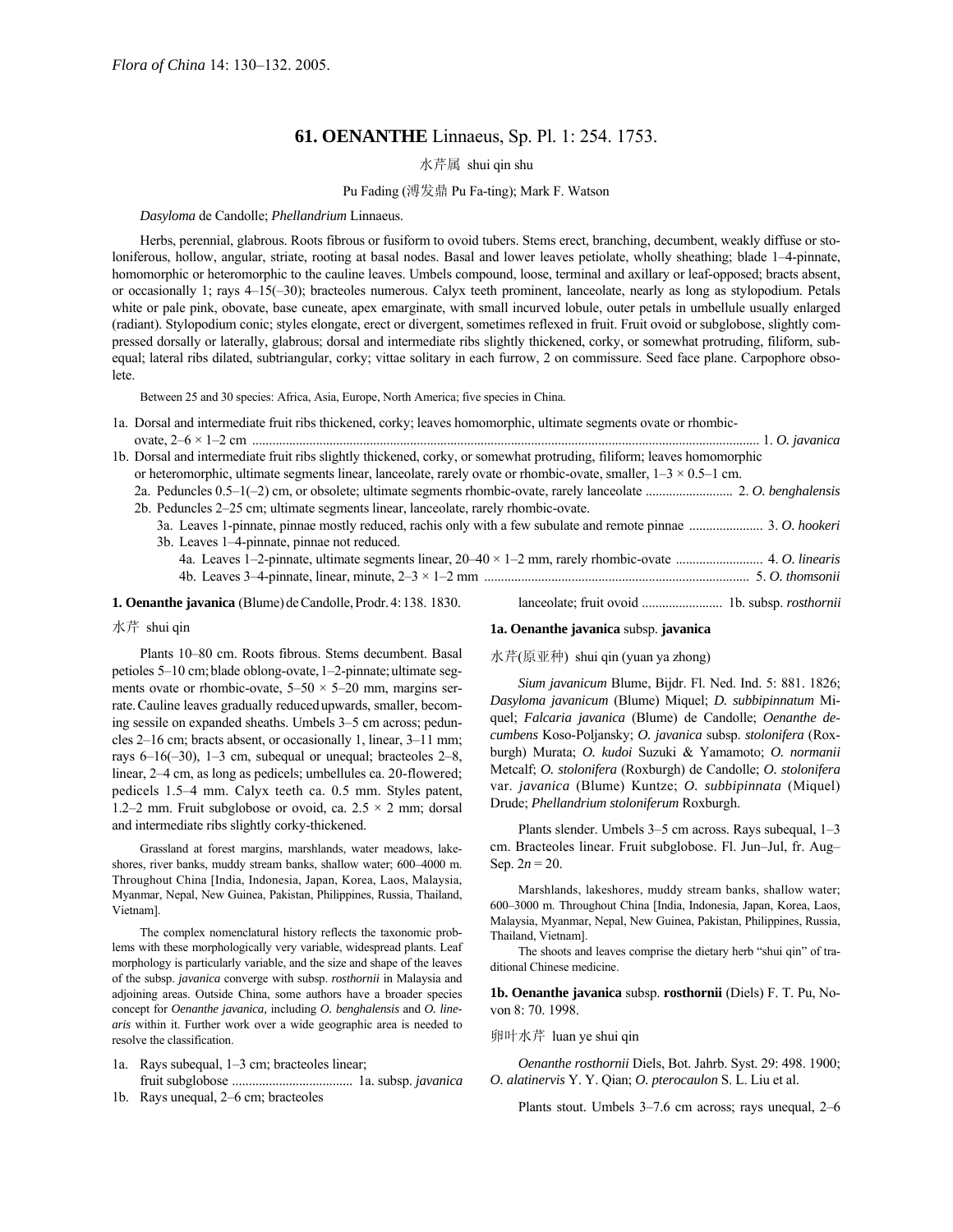cm; bracteoles lanceolate. Fruit ovoid. Fl. Aug-Sep, fr. Oct-Nov.

Grassland at forest margins, marshes, water meadows, river banks; 1400-4000 m. Fujian, Guangdong, Guangxi, Guizhou, Hunan, Sichuan, Taiwan, Yunnan [Thailand].

This variety has reputed medicinal value.

**2. Oenanthe benghalensis** (Roxburgh) Kurz, J. Asiat. Soc. Bengal 2: 115. 1877.

## 短辐水芹 duan fu shui qin

*Seseli benghalense* Roxburgh, Fl. Ind., ed. 1832, 2: 93. 1832; *Dasyloma benghalense* (Roxburgh) de Candolle; *D. glaucum* de Candolle.

Plants 15–60 cm. Roots fibrous. Stems usually erect, angular, branched from base. Basal petioles 1-4 cm; blade triangular-ovate, 1–2-pinnate; ultimate segments rhombic-ovate, rarely lanceolate,  $5-20 \times 1-5$  mm. Upper leaves smaller, sessile, 1pinnate, pinnae rhombic ovate or lanceolate. Umbels 0.5–3.5 cm across; peduncles short,  $0.5-1(-2)$  cm, often leaf-opposed, or obsolete; bracts absent; rays 4-10, 0.5-1 cm; bracteoles numerous, linear, as long as pedicels, umbellules 8-15-flowered; pedicels 0.5–2 mm. Calyx teeth ca. 0.4 mm. Styles 1.4–1.8 mm. Fruit ovoid,  $2.5-3 \times 1.5-2$  mm; dorsal and intermediate ribs slightly thickened, corky. Fl. May-Jun, fr. Jun-Jul.

Moist ground at forest margins, muddy banks, irrigation ditches; 500-1500 m. Guangdong, Sichuan, Yunnan [N India].

This species has reputed medicinal value. It is very similar to, and possibly not distinct from, *Oenanthe javanica* (see the comment under the latter species); the two differ in umbel and fruit characters.

**3. Oenanthe hookeri** C. B. Clarke in J. D. Hooker, Fl. Brit. India 2: 697. 1879.

#### 高山水芹 gao shan shui qin

Plants 40-80 cm, slender. Stems decumbent, scarcely branched, rooting at lower nodes. Leaves mostly reduced, 1 pinnate, fistular; pinnae few, remote on the rachis, subulate, 5–  $15 \times 0.5$ -1 mm. Umbels 1.5-3 cm across; peduncles elongate,  $5-8$  cm; bracts absent, or occasionally 1, linear,  $0.5-2.5$  cm; rays 4–8, 0.5–1.5 cm, unequal, sometimes pubescent; bracteoles 3–5, linear,  $3-3.5 \times$  ca. 0.5 mm, unequal; umbellules 15–20flowered; pedicels  $2-3$  mm, unequal. Calyx teeth ca. 0.6 mm. Styles ca. 0.6 mm. Fruit ovoid, ca.  $2 \times 1.5$  mm; dorsal and intermediate ribs protruding, filiform. Fl. Jun-Jul, fr. Aug-Sep.

Moist places at forest margins, alpine marshlands, wet meadows, streamsides; 2500-4600 m. W Sichuan, S Xizang, NW Yunnan [Bhutan, India, Nepal].

**4. Oenanthe linearis** Wallich ex de Candolle, Prodr. 4: 138. 1830.

#### 线叶水芹 xian ye shui qin

Plants 30-70 cm. Roots fibrous or fusiform. Stems decumbent, rooting at lower nodes, unbranched or few-branched above. Leaves heteromorphic, lower petioles  $1-10$  cm; blade triangular-ovate,  $3-7 \times 2-5$  cm, mostly 1-pinnate, rarely 2-pinnate; ultimate segments linear,  $20-40 \times 1-2$  mm, rarely rhombic-ovate or lanceolate,  $5-30 \times 2-5$  mm. Upper leaves sessile, 1-pinnate; pinnae linear,  $10-40 \times 1-3$  mm. Umbels  $2-4(-5)$  cm across, often leaf-opposed; peduncles 2-10 cm; bracts absent, or 1, linear; rays  $3-12$ , 1.5 $-3$  cm, unequal; bracteoles  $3-8$ , linear or linear-lanceolate, 3–6 mm, unequal; umbellules 8–20flowered; pedicels 1.5–4 mm. Calyx teeth ca. 0.5 mm. Styles ca. 2 mm, reflexed. Fruit ovoid, ca.  $2 \times 1.5$  mm; dorsal and intermediate ribs filiform. Fl. May-Jul, fr. Jul-Aug.

Open forests, Moist shade under shrubs and trees, grassy valley slopes, marshlands, grassy places near water; 800-3000 m. Chongqing, Guizhou, Hubei, Sichuan, Taiwan, Xizang, Yunnan [India, Indonesia, ?Laos, Myanmar, Nepal, Vietnam].

Some authors consider both varieties conspecific with *Oenanthe javanica* (see the taxonomic note under that species).

- 1a. Pinnae of lower leaves mostly linear, entire; fruit dorsal and intermediate ribs filiform ................................................... 4a. subsp. *linearis*
- 1b. Pinnae of lower leaves rhombic-ovate, margins incised or laciniate; fruit dorsal and intermediate ribs slightly thickened, corky ..................................................... 4b. subsp. *rivularis*

# **4a. Oenanthe linearis** subsp. **linearis**

线叶水芹(原亚种) xian ye shui qin (yuan ya zhong)

*Oenanthe dielsii* H. de Boissieu; *O. javanica* (Blume) de Candolle subsp. *linearis* (Wallich ex de Candolle) Murata; *O. sinensis* Dunn.

Plants slender. Lower leaves 1-pinnate, rarely 2-pinnate; pinnae linear,  $20-40 \times 1-2$  mm, narrowly lanceolate or rhombic-ovate,  $5-30 \times 2-5$  mm. Fruit dorsal and intermediate ribs mainly filiform.

Moist shade under shrubs and trees, marshes, grassy places near water; 800-3000 m. Chongqing, Guizhou, Hubei, Sichuan, Taiwan, Xizang, Yunnan [India, Indonesia, Myanmar, Nepal, Vietnam].

This variety has reputed medicinal value

**4b. Oenanthe linearis** subsp. **rivularis** (Dunn) C. Y. Wu & F. T. Pu in W. T. Wang, Vasc. Pl. Hengduan Mts. 1: 1332. 1993.

### 蒙自水芹 meng zi shui qin

*Oenanthe rivularis* Dunn, J. Linn. Soc.,Bot. 35: 496.1903.

Plants stout. Lower leaves almost 1-pinnate; pinnae rhombic-ovate,  $15-30 \times 5-10$  mm, margins incised to laciniate. Fruit dorsal and intermediate ribs slightly thickened, corky.

• Open forests, grassy valley slopes, marshlands; 1100–2500 m. Guizhou, Sichuan, Yunnan [?Laos].

Recent records from Laos require confirmation. This variety is used in Guizhou and Yunnan as a regional substitute for "shui qin," a dietary herb of traditional Chinese medicine (see *Oenanthe javanica*).

**5. Oenanthe thomsonii** C. B. Clarke in J. D. Hooker, Fl. Brit. India 2: 697. 1879.

# 多裂叶水芹 duo lie ye shui qin

Plants 20-50 cm, weak, diffuse. Roots fascicled or fibrous. Stems slender, creeping, branched. Leaves homomorphic, 3–  $4(-5)$ -pinnate; primary pinnae  $5-7$  pairs; ultimate segments short linear,  $2-3 \times 1-2$  mm. Umbels 3-8 across, frequently leaf-op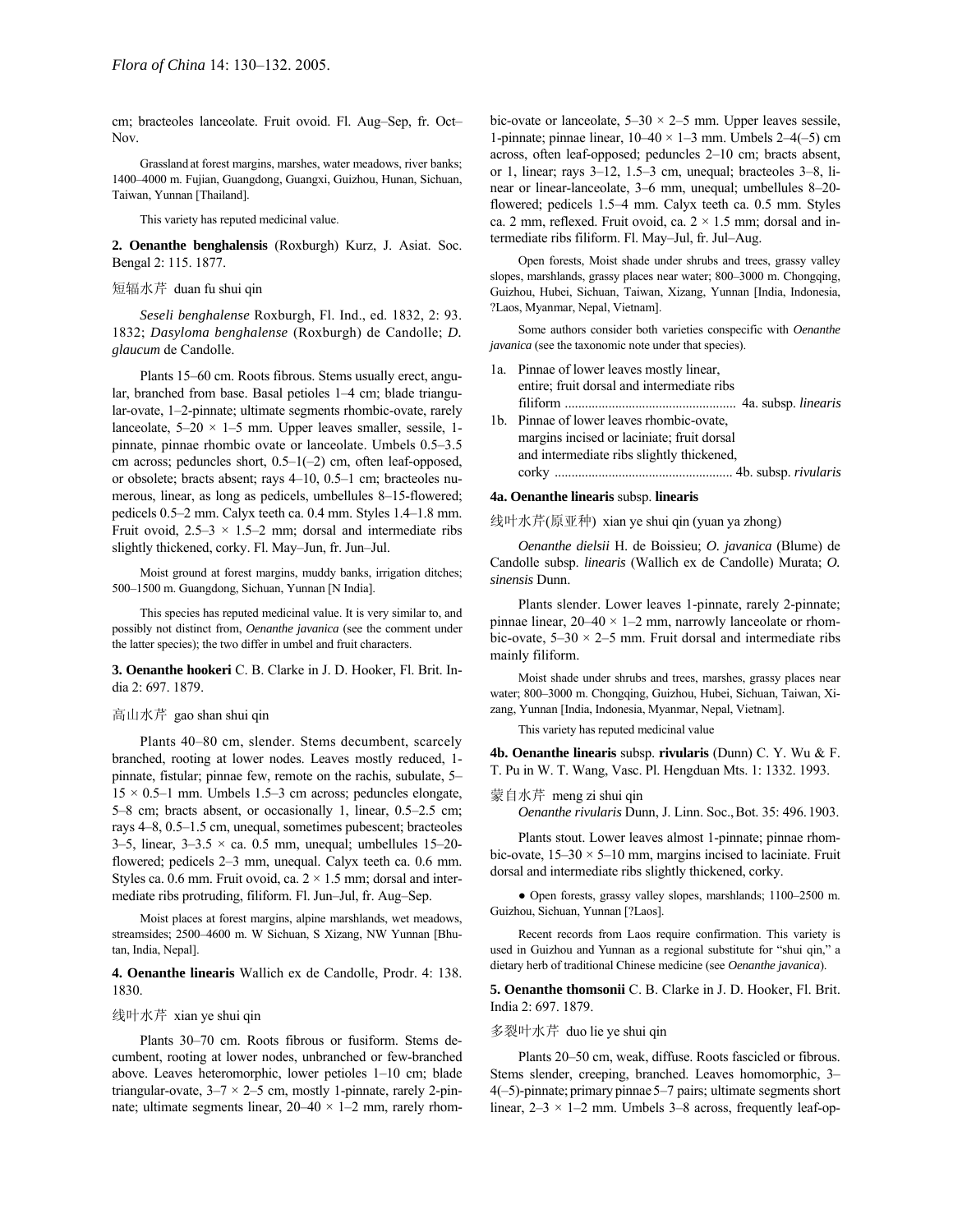posed; peduncles elongate, 2.5-10 cm; bracts absent; rays 4-12, 1.5 $-3.5$  cm, unequal; bracteoles 5 $-7$ , linear, 1.5 $-4$  mm; umbellules 15-20-flowered; pedicels 3-5 mm, unequal. Styles ca. 1 mm, reflexed. Fruit subglobose, ca.  $2 \times 1.5$  mm; dorsal and intermediate ribs protruding, filiform. Fl. Jul-Aug, fr. Sep-Oct.

Moist shaded areas among shrubs and trees, marshy meadows, moist grasslands, river banks, streamsides; 1000-3500 m. Chongqing, Guangdong, Guizhou, Hubei, Jiangxi, Sichuan, Xizang, Yunnan [Bhutan, India, Myanmar, Nepal, Sikkim, ?Vietnam].

- 1a. Leaves  $3-4(-5)$ -pinnate; ultimate segments linear, 2ñ3 × 1ñ2 mm ......................... 5a. subsp. *thomsonii*
- 1b. Leaves  $2-3$ -pinnate; ultimate segments linear, 5ñ20 × ca. 1 mm .................. 5b. subsp. *stenophylla*

#### **5a. Oenanthe thomsonii** subsp. **thomsonii**

多裂叶水芹(原亚种) duo lie ye shui qin (yuan ya zhong)

*Oenanthe caudata* C. Norman.

Stems creeping. Leaves  $3-4(-5)$ -pinnate; ultimate segments short, linear,  $2-3 \times 1-2$  mm.

Marshy meadows, moist grasslands, streamsides; 1800-3500 m. Guangdong, Guizhou, Hubei, Jiangxi, Sichuan, Xizang, Yunnan [Bhutan, India, Myanmar, Nepal, Sikkim].

This variety has reputed medicinal value.

**5b. Oenanthe thomsonii** subsp. **stenophylla** (H. de Boissieu) F. T. Pu, Novon 8: 71. 1998 [*"stenophyllum"*].

窄叶水芹 zhai ye shui qin

*Oenanthe thomsonii* var. *stenophylla* H. de Boissieu, Bull. Herb. Boissier, sér. 2, 3: 843. 1903; *O. dielsii* H. de Boissieu subsp. *stenophylla* (H. de Boissieu) C. Y. Wu & F. T. Pu; *O. dielsii* var. *stenophylla* (H. de Boissieu) H. de Boissieu.

Stems erect. Leaves 2–3-pinnate; ultimate segments linear,  $5-20 \times$  ca. 1 mm.

• Moist shaded areas among shrubs and trees, river banks; 1000-2500 m. Chongqing, Sichuan [?Vietnam].

Recent records from Vietnam require confirmation. This variety has reputed medicinal value in C China.